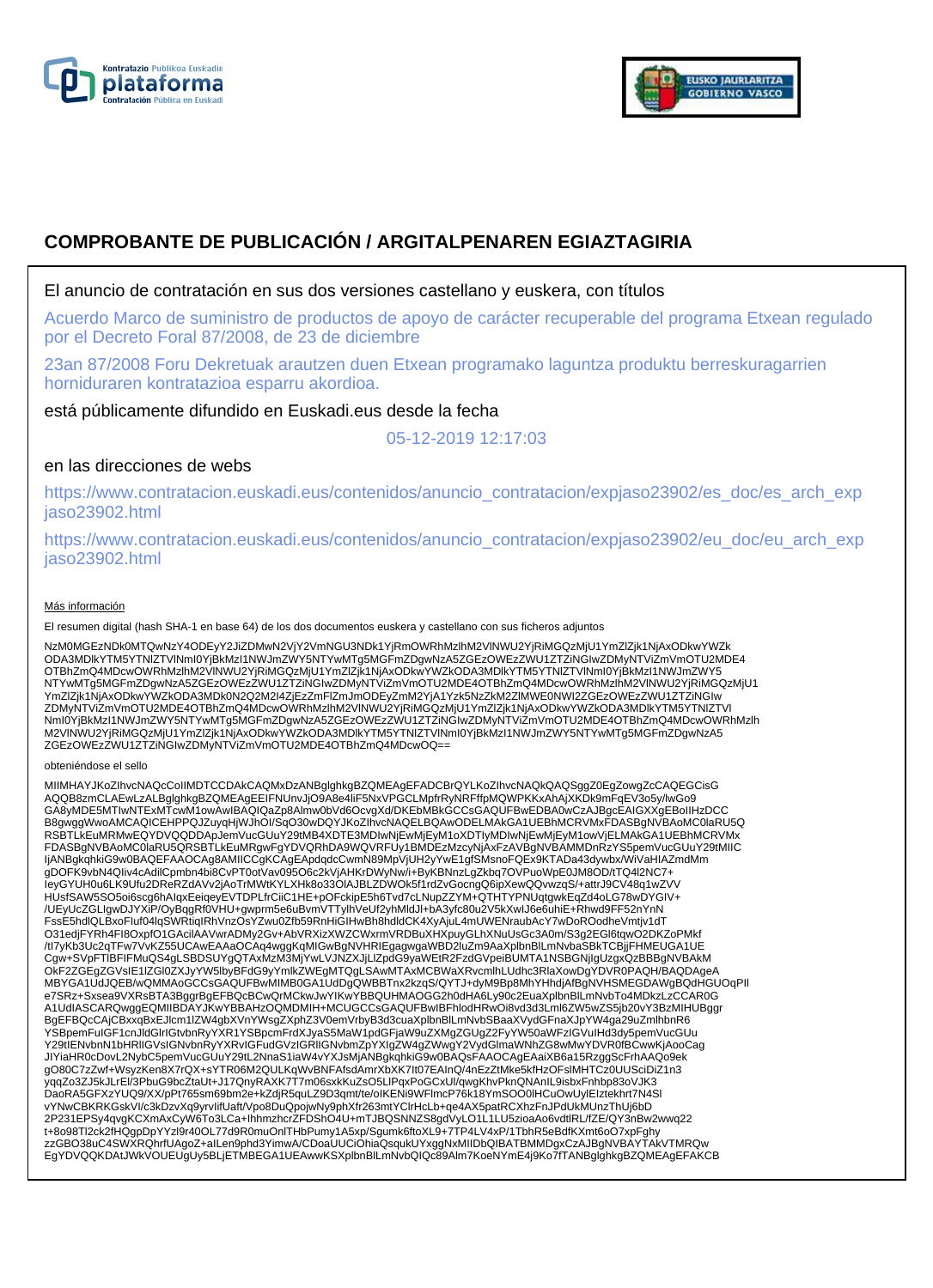



9zAaBgkghkiG9w0BCQMxDQYLKoZlhvcNAQkQAQQwHAYJKoZlhvcNAQkFMQ8XDTE5MTIwNTExMTcwM1owLwYJKoZlhvcNAQkEMSIE ID04umwPyll2NT+K5qDPiOeJlatgcxXWLyrghOk/kGyiMIGJBgsghkiG9w0BCRACLzF6MHqwdjB0BCDNdwo7pQBbrD9u8p5/pMe+ 0e9BvlISU1baDdGPBFySGTBQMDykOjA4MQswCQYDVQQGEwJFUzEUMBIGA1UECgwLSVpFTIBFIFMuQS4xEzARBgNVBAMMCkl6ZW5w ZS5jb20CEHPPQJZuyqHjWJhOl/SqO30wDQYJKoZlhvcNAQEBBQAEgglAXLauBMNmRtGIANScAF599HWqMl+qpG2o6xvBlunO6EJ3 VmsV/rbbwVZpfQ59WIxjHeq97Y8TILmj9ahWCXb9spiLk0xsHxNQZub6uV+3lLUlk3AyCDhYf5al5S+GX+oLnXViRNJSFrZ3E4fZ 1wVkw02g/7vtDMxLOEIz3N4MIYzdHih1tLj6nCq0q7F83BBZ/l8l1dyuA7mKMCYzTrrPOXUnuIS49h/IsKU5cRDHtlwW5mthmCNN durjfSFeiJREhf/GxWH8NSvndEZtA8IOE8aL6VeW93BncnWxMTPdZ2UNYcDGBrZye0Yfk1/RXxBFtlEly8Bl+gyAs5YUONgPgSTY iuucallyvx+aB/cxMVg30q0XQY9QQUVWV4qEIAsPH3fyUdo4pWhXSf/C/q/QK+O5WVUZLkq856sHS9iuGIAK8nUp5ztQM4f8f0eDS/<br>tMDqcxkL0LMocOYx9iUnKnYhaLkd4jHDVDKdtodudq8srHV+PCAbN/oMBYckZPCSYpvkGUlxDt34yta9wlStBBZ1bOoXMzhunqo5<br>bS4U4q6mqeyA0kHJXI iBv0nO3Ogx1jGBsEKmem8GD/YuraB0Tt8+dS/9M=

### Kontratuaren iragarkia, gaztelaniaz eta eskaraz, izenburuekin

Acuerdo Marco de suministro de productos de apoyo de carácter recuperable del programa Etxean regulado por el Decreto Foral 87/2008, de 23 de diciembre

23an 87/2008 Foru Dekretuak arautzen duen Etxean programako laguntza produktu berreskuragarrien horniduraren kontratazioa esparru akordioa.

### Euskadi.eus webgunean argitaratzen da data honetatik

2019-12-05 12:17:03

#### web hauen helbideetan

https://www.contratacion.euskadi.eus/contenidos/anuncio\_contratacion/expjaso23902/es\_doc/es\_arch\_exp jaso23902.html

https://www.contratacion.euskadi.eus/contenidos/anuncio contratacion/expjaso23902/eu doc/eu arch exp jaso23902.html

#### Informazio gehiago

Bi dokumentuen (euskara eta gaztelania) laburpen digitala (hash SHA-1, 64 oinarriarekin), erantsitako fitxategiekin

NzM0MGEzNDk0MTQwNzY4ODEyY2JiZDMwN2VjY2VmNGU3NDk1YjRmOWRhMzlhM2VlNWU2YjRiMGQzMjU1YmZlZjk1NjAxODkwYWZk<br>ODA3MDlkYTM5YTNlZTVlNml0YjBkMzl1NWJmZWY5NTYwMTg5MGFmZDgwNzA5ZGEzOWEzZWU1ZTZiNGIwZDMyNTViZmVmOTU2MDE4 OTBhZmQ4MDcwOWRhMzIhM2VINWU2YjRiMGQzMjU1YmZlZjk1NjAxODkwYWZkODA3MDlkYTM5YTNlZTVINml0YjBkMzl1NWJmZWY5 NTYwMTg5MGFmZDgwNzA5ZGEzOWEzZWU1ZTZINGIwZDMyNTViZmVmOTU2MDE4OTBhZmQ4MDcwOWRhMzInM2VINWU2YjRiMGQzMjU1 YmZlZjk1NjAxODkwYWZkODA3MDk0N2Q2M2I4ZjEzZmFlZmJmODEyZmM2YjA1Yzk5NzZkM2ZlMWE0NWI2ZGEzOWEzZWU1ZTŹiNGIw ZDMyNTViZmVmOTU2MDE4OTBhZmQ4MDcwOWRhMzlhM2VINWU2YjRiMGQzMjU1YmZlZjk1NjAxODkwYWZkODA3MDlkYTM5YTNIZTVI Nml0YjBkMzI1NWJmZWY5NTYwMTg5MGFmZDgwNzA5ZGEzOWEzZWU1ZTZiNGlwZDMyNTViZmVmOTU2MDE4OTBhZmQ4MDcwOWRhMzlh<br>M2VINWU2YjRiMGQzMjU1YmZlZjk1NjAxODkwYWZkODA3MDlkYTM5YTNlZTVlNml0YjBkMzI1NWJmZWY5NTYwMTg5MGFmZDgwNzA5 ZGEzOWEzZWU1ZTZiNGIwZDMyNTViZmVmOTU2MDE4OTBhZmQ4MDcwOQ==

denboran digitalki zigilatu zuena

#### zigilua lortzen

MIIMHAYJKoZIhvcNAQcCoIIMDTCCDAkCAQMxDzANBglghkgBZQMEAgEFADCBrQYLKoZIhvcNAQkQAQSggZ0EgZowgZcCAQEGCisG AQQB8zmCLAEwLzALBglghkgBZQMEAgEEIFNUnvJjO9A8e4liF5NxVPGCLMpfrRyNRFffpMQWPKKxAhAjXKDk9mFqEV3o5y/lwGo9 GA8yMDE5MTIwNTExMTcwM1owAwIBAQIQaZp8AImw0bVd6OcvgXd/DKEbMBkGCCsGAQUFBwEDBA0wCzAJBgcEAIGXXgEBoIIHzDCC B8gwggWwoAMCAQICEHPPQJZuyqHjWJhOI/SqO30wDQYJKoZInvcNAQELBQAwODELMAkGA1UEBhMCRVMxFDASBgNVBAoMC0laRU5Q RSBTLKEuMRMwEQYDVQQDDApJemVucGUuY29tMB4XDTE3MDlwNjEwMjEyM1oXDTIyMDlwNjEwMjEyM1owVjELMAkGA1UEBhMCRVMx<br>FDASBgNVBAoMC0laRU5QRSBTLkEuMRgwFgYDVQRhDA9WQVRFUy1BMDEzMzcyNjAxFzAVBgNVBAMMDnRzYS5pemVucGUuY29tMIIC ljANBgkqhkiG9w0BAQEFAAOCAg8AMIICCgKCAgEApdqdcCwmN89MpVjUH2yYwE1gfSMsnoFQEx9KTADa43dywbx/WiVaHIAZmdMm<br>gDOFK9vbN4Qliv4cAdilCpmbn4bi8CvPT0otVav095O6c2kVjAHKrDWyNw/i+ByKBNnzLgZkbq7OVPuoWpE0JM8OD/tTQ4l2NC7+ leyGYUH0u6LK9Ufu2DReRZdAVv2jAoTrMWtKYLXHk8o33OIAJBLZDWOk5f1rdZvGocngQ6ipXewQQvwzqS/+attrJ9CV48q1wZVV HUsfSAW5SO5oi6scg6hAlqxEeiqeyEVTDPLfrCiiC1HE+pOFckipE5h6Tvd7cLNupZZYM+QTHTYPNUqtgwkEqZd4oLG78wDYGIV+ /UEyUcZGLIgwDJYXiP/OyBqqRf0VHU+gwprm5e6uBvmVTTylhVeUf2yhMldJl+bA3yfc80u2V5kXwIJ6e6uhiE+Rhwd9FF52nYnN FssE5hdlQLBxoFluf04lqSWRtiqIRhVnzOsYZwu0Zfb59RnHiGIHwBh8hdldCK4XyAjuL4mUWENraubAcY7wDoROodheVmtjv1dT O31edjFYRh4Fl8OxpfO1GAcilAAVwrADMy2Gv+AbVRXizXWZCWxrmVRDBuXHXpuyGLhXNuUsGc3A0m/S3g2EGl6tqwO2DKZoPMkf /tl7yKb3Uc2qTFw7VvKZ55UCAwEAAaOCAq4wggKqMIGwBgNVHRIEgagwgaWBD2IuZm9AaXplbnBlLmNvbaSBkTCBjjFHMEUGA1UE